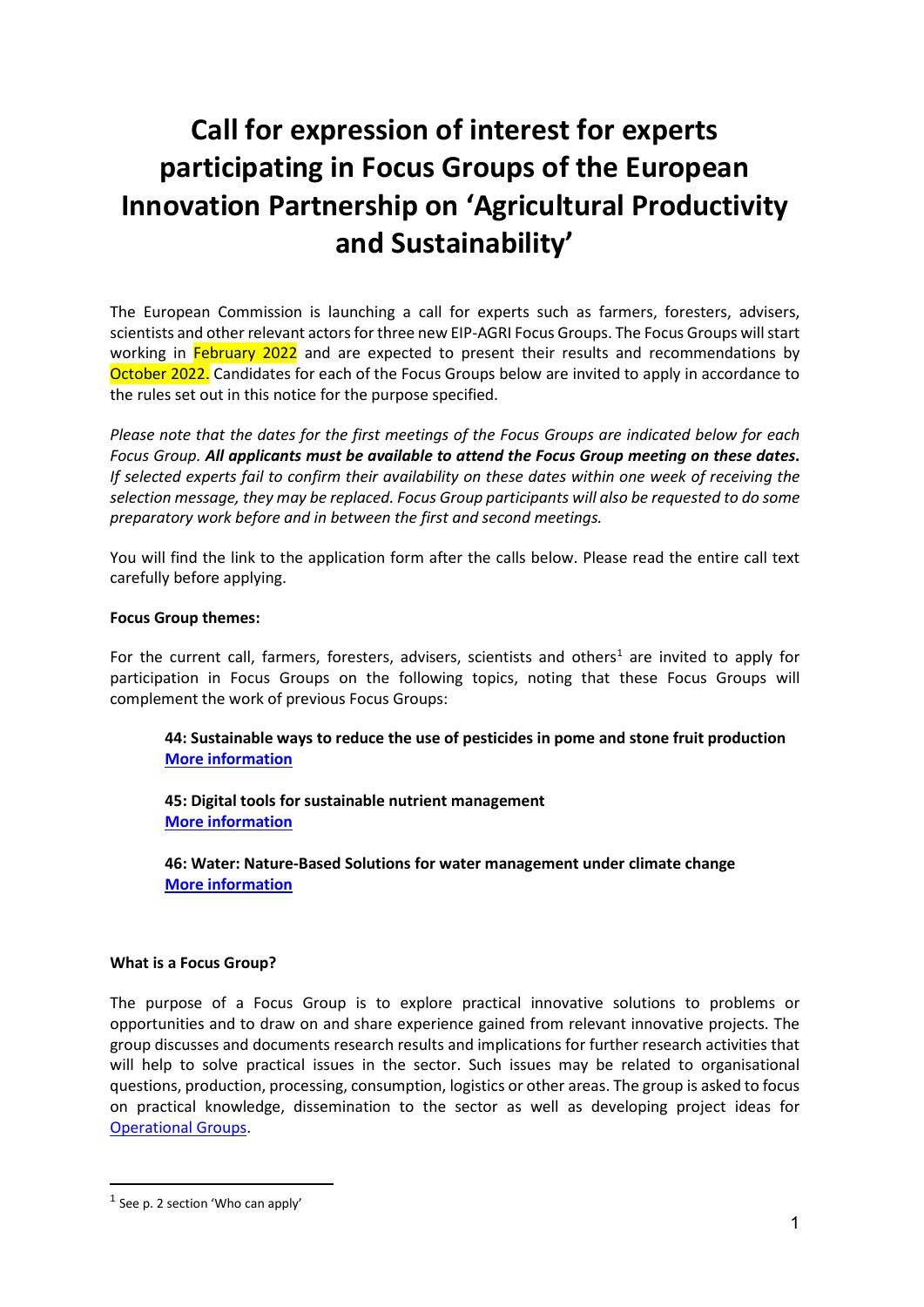Focus Groups are expected to work for around one year, and to meet, as far as the COVID pandemic situation allows, face-to-face / online at least twice. For more information on the Focus Groups, please see the [Focus Group brochure](https://ec.europa.eu/eip/agriculture/en/content/eip-agri-brochure-eip-agri-focus-groups) and the [Focus Group charter.](https://ec.europa.eu/eip/agriculture/sites/agri-eip/files/charter_en.pdf)

### **What is the outcome of a Focus Group?**

The specific questions and tasks per Focus Group for the current calls are listed below. Candidates should carefully study these questions and refer to them in their applications, indicating how their experience is relevant to answering these questions.

All Focus Groups will be required to:

- **make a summary description of the issue**
- **take stock of the state of play of practice in the field of its activity, listing problems and opportunities**
- **take stock of the state of play of research in its field, summarising possible solutions to the problems listed**
- **identify needs from practice and possible directions for further research**
- **propose priorities for innovative actions by suggesting ideas for Operational Groups or other project formats to test solutions and opportunities and ways to exchange the practical knowledge gathered beyond the Focus Group**

The outcome of the Focus Group will be presented in a report (see example of outline in [Annex 1\)](#page-9-0) and feed into the EIP-AGRI Network, which will share the knowledge and practical experience with the wider public as well as with relevant programming authorities.

### **Who can apply?**

The composition of the Focus Groups will be based on the following profiles, while taking into account the different characteristics of the specific challenge/objective at stake and a good balance in the composition of the group (area of expertise, professional capacity and experience, geographical balance, etc.):

- Experts such as farmers, foresters, advisers, with relevant practical experience and technical knowledge on the topic, who can contribute with practical solutions for problems or opportunities in the field.
- Experts with a good understanding and experience of the relevant economic situation related to the topic concerned, including market prospects, production costs, supply, manufacturing, and socio-economic impact for farmers and the forest sector.
- Experts with experience in practical research and innovation actions related to the topic.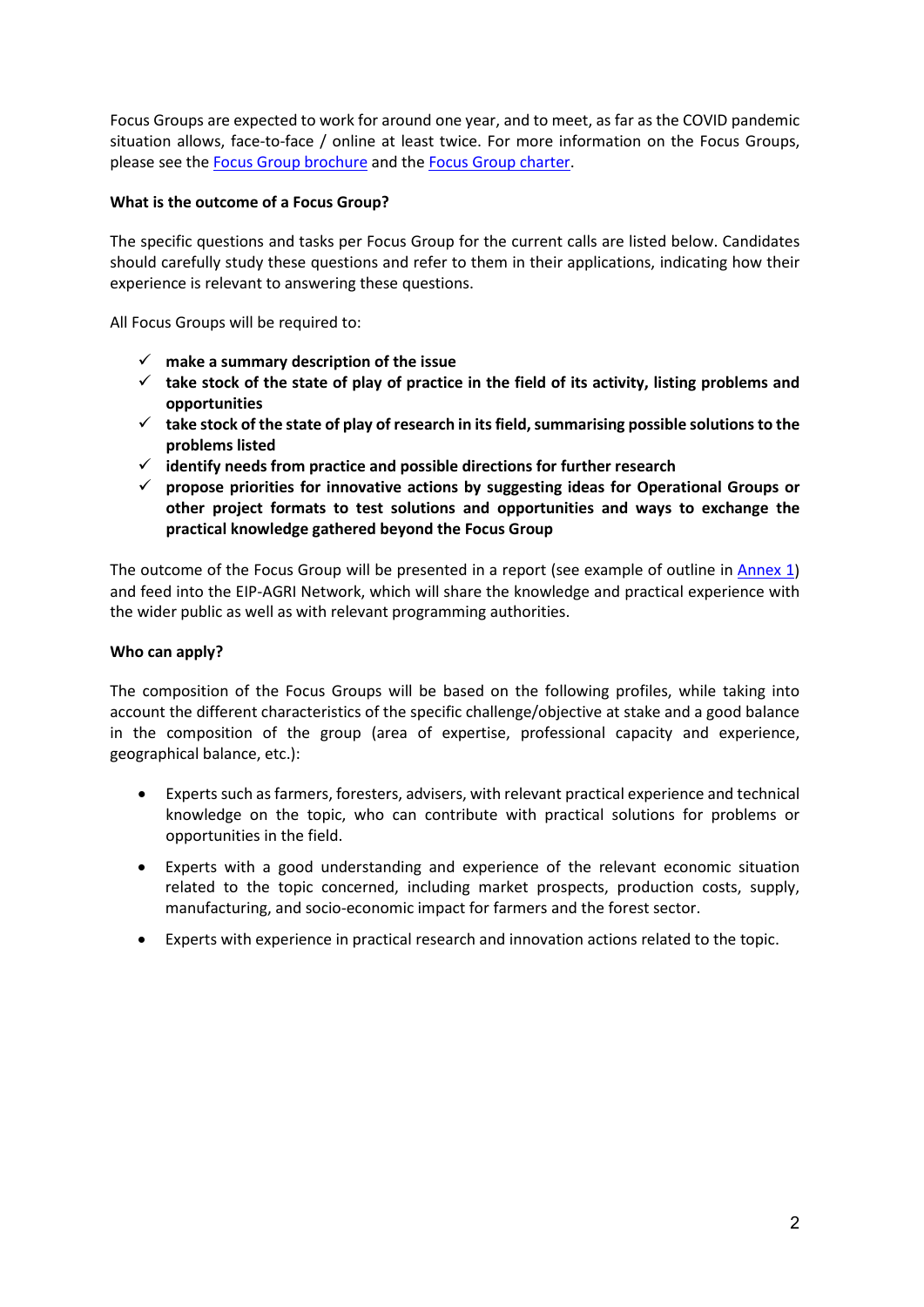## Detailed Description of the Focus Groups

### <span id="page-2-0"></span>**Focus Group 44: Sustainable ways to reduce the use of pesticides in pome and stone fruit production**

**First meeting: 23-24 March 2022**

*Fruit growers face many challenges. To produce a competitive yield with desired quality, many growers rely on pesticides. Compared to other crops, fruit production uses a significantly higher quantity of pesticides to control pest and diseases, weeds and to regulate growth (e.g. apples are treated with various pesticides 20-30 times a year). Pesticides are also applied to meet consumer demand in terms of aesthetics, while maintaining nutritional value and hygiene standards[2](#page-2-1) .*

*These pesticides affect the environment (soil, water, air, biodiversity), non-target organisms, animals and human health. It is estimated that only about 10% of the pesticides used are actually effective against target-organisms, about 90% end up on non-target organisms[3](#page-2-2) .*

*Therefore, EU and Member State policies seek to reduce the reliance on pesticides in agriculture by designing and implementing more integrated and sustainable approaches, while at the same time safeguarding the competitiveness of EU agriculture. To reduce the risks and impact of chemical synthetic pesticides on human health and the environment, one of the concrete targets of the Farm to Fork strategy is to reduce pesticide use by 50% by 2030 at European Union level[4](#page-2-3) .* 

*Developing and/or promoting non-chemical practices could contribute to achieving this aim and to reducing the risks linked to the use of these chemicals. Sustainable techniques will range from preventive to curative strategies (e.g. breeding of resistant or tolerant varieties, use of beneficial insects, pheromones, plant strengthening agents) and could include agro-ecological principles, practice from organic agriculture and even 'forgotten practices' that could be adapted in an innovative way. Also, monitoring combined with decision support tools could help to rationalise and limit the use of pesticides.*

*Although a great variety of different fruits are cultivated, apples are the dominant fruit crop in the EU. This Focus Group will concentrate on two important fruit groups: pome (apple and pear) and stone fruits (peach, cherries, plum, apricot). These fruits are present in all climate zones, under high pressure of pests and diseases, which impact quantity and quality and represent a significant part of the fruit area in the EU.* 

**Question: How can alternative methods reduce the use of pesticides in pome and stone fruits and support the productivity of the sector in a sustainable way?**

<span id="page-2-1"></span><sup>2</sup> https://www.umweltbundesamt.de/sites/default/files/medien/479/publikationen/texte\_72-2020\_umwelt- \_und\_klimarelevante\_qualitaetsstandards\_des\_leh\_fin.pdf

<span id="page-2-2"></span><sup>3</sup> Zaller, J. (2018): Unser täglich Gift. Pestizide die unterschätzte Gefahr. Deuticke im Paul Zsolnay Verlag Wien.

<span id="page-2-3"></span><sup>4</sup> https://ec.europa.eu/food/horizontal-topics/farm-fork-strategy\_en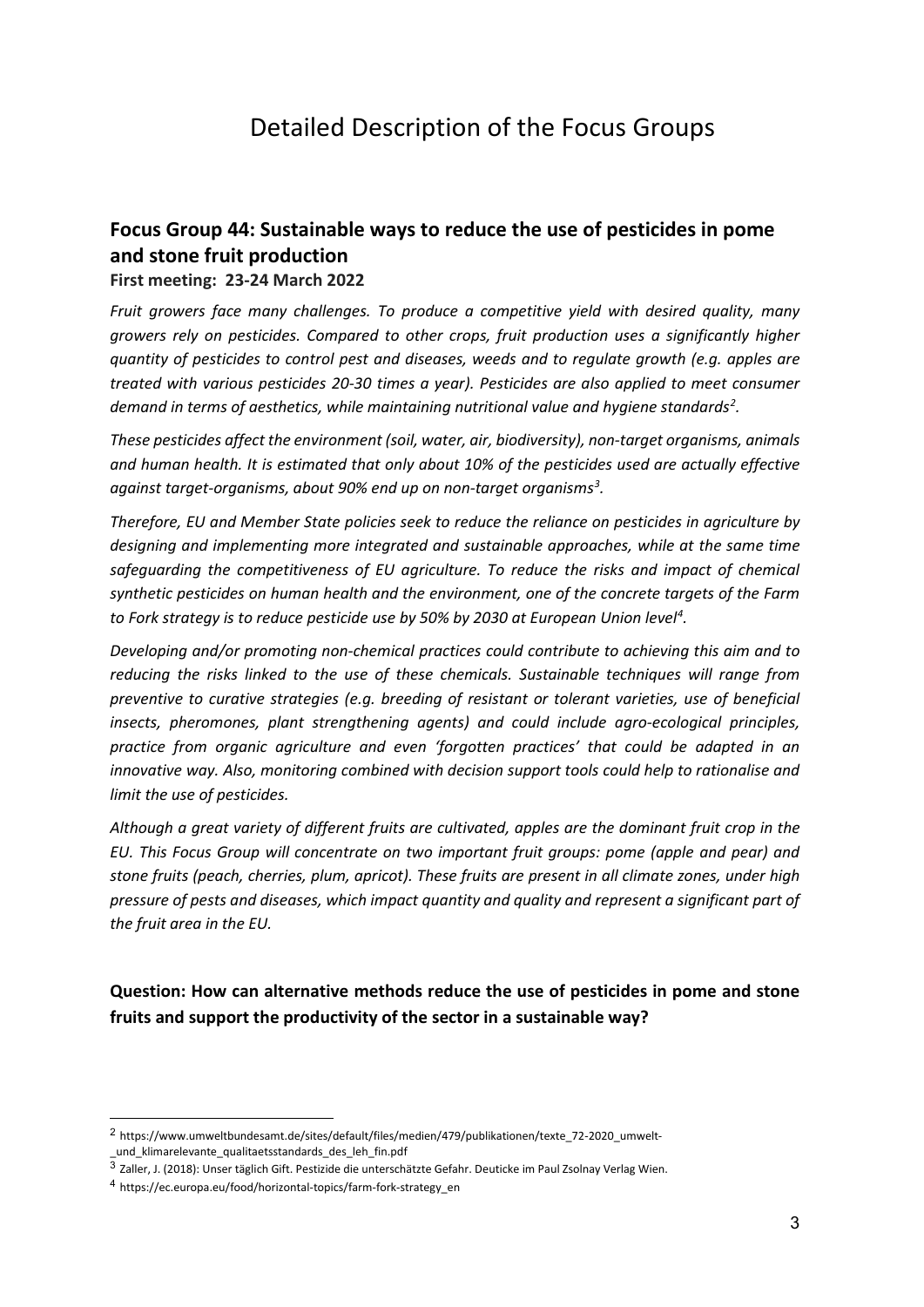The Focus Group will carry out the following main tasks:

- **Identify good practices to deal with pests and diseases in pome and stone fruits which may be adapted to different conditions,** including prevention practices, early detection, diagnostics and monitoring.
- **Take stock of preventive agro-ecological strategies and solutions** including current and forgotten methods as well as strategies of organic agriculture (indirect and direct measures) to further minimise the use of pesticides in pome and stone fruit production.
- **Make an inventory of IPM (Integrated Pest Management) strategies** (including biological control) to combat pests and diseases in pome and stone fruits.
- **Compare** these different management practices and strategies (agro-ecological practices and IPM), consider existing problems and opportunities, also bearing in mind practicability and costs.
- **Compile examples of 'good practice'**, i.e. a number of case studies, from farm level in particular, across different regions in Europe.
- **Identify needs from practice (farming sector) and possible gaps in knowledge** on particular issues concerning the management of pests and diseases in pome and stone fruit production which may be solved by further research.
- **Propose priorities for relevant innovative actions / projects**including practical ideas for EIP-AGRI Operational Groups.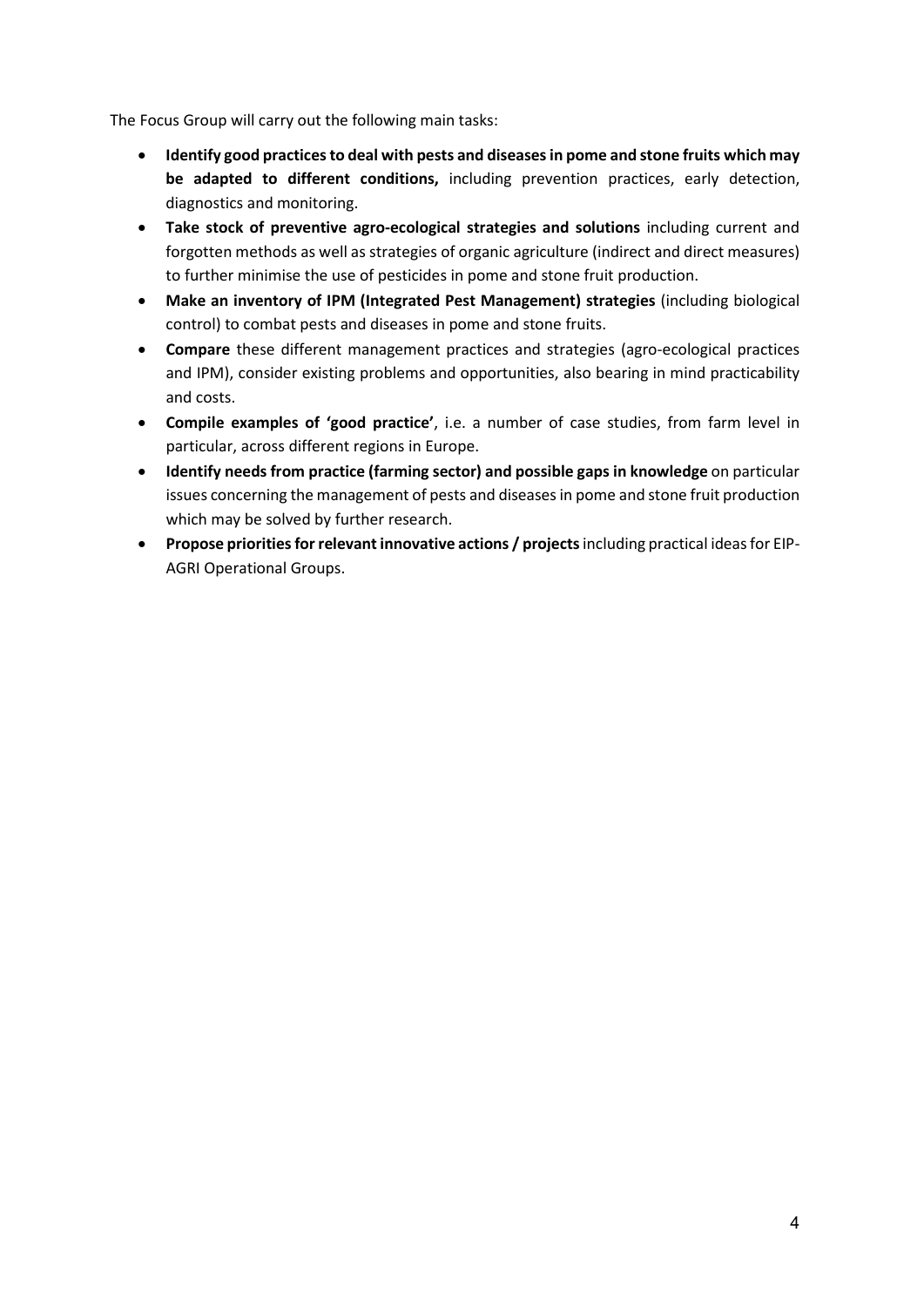### <span id="page-4-0"></span>**Focus Group 45: Digital tools for sustainable nutrient management First meeting: 15-16 March 2022**

*An efficient resource management will enhance both economic and environmental farm performance. Better knowledge and understanding of natural processes affected by farming operations is a key aspect for improving efficiency. Digital solutions can support farmers in generating that knowledge as well as in taking better farm management decisions (for instance related to plant nutrition and health, irrigation, animal feeding, etc.).*

*Advisory systems within the future CAP framework[5](#page-4-1) will be requested to use digital application(s) to provide on-farm decision support on plant nutrition management, with focus on nitrogen and phosphate (such as the European Commission`s Farm Sustainability Tool – or FaST). These applications are expected to provide relevant information on nutrient balance and soil at field scale, as well as relevant IACS data and legal requirements on nutrients. In this regard the European Commission aims to develop a modular platform[6](#page-4-2) for the generation and re-use of solutions for farmers, based on machine-learning applied to image recognition, as well as the use and reuse of IoT data, various public sector data (e.g. space data), and user-generated data for sustainable and competitive agriculture.* 

*These developments provide an opportunity to speed up farmers' uptake of digital solutions going beyond the sphere of nutrient management, adding and connecting to other potential functionalities. For instance, campaign management with import of IACS/GSAA farmer data, planning crop operations based on weather/climate data, Earth Observation applications for precision application of water, pest management, assessment of GHG emissions and removals (ie. Carbon Farming), among others.*

*Therefore, FaST and other related digital tools will provide solutions for sustainable and competitive agriculture helping farmers, Member State Paying Agencies, farm advisers, and developers and service providers of digital solutions to improve their respective capabilities across agricultural, environmental, and sustainability-focused activities.*

### **Question: Which are the key conditions, functions and technical requirements to develop, promote and facilitate the use of digital applications for farm nutrient management?**

The Focus Group will carry out the following main tasks:

- Providing and assessing good examples of digital farm tools that are already in place for nutrient management
- Assessing the uptake level and usability of the tools by farmers
- Exploring other technical and environmental aspects to be addressed by these or similar tools
- Proposing potential innovative actions and ideas for Operational Groups
- Identifying needs from practice and possible gaps in knowledge

<span id="page-4-1"></span><sup>5</sup> Proposal for a REGULATION OF THE EUROPEAN PARLIAMENT AND OF THE COUNCIL establishing rules on support for strategic plans to be drawn up by Member States under the Common agricultural policy (CAP Strategic Plans) and financed by the European Agricultural Guarantee Fund (EAGF) and by the European Agricultural Fund for Rural Development (EAFRD) and repealing Regulation (EU) No 1305/2013 of the European Parliament and of the Council and Regulation (EU) No 1307/2013 of the European Parliament and of the Council

<span id="page-4-2"></span><sup>6</sup> For further info, please see: [http://www.fastplatform.eu](http://www.fastplatform.eu/)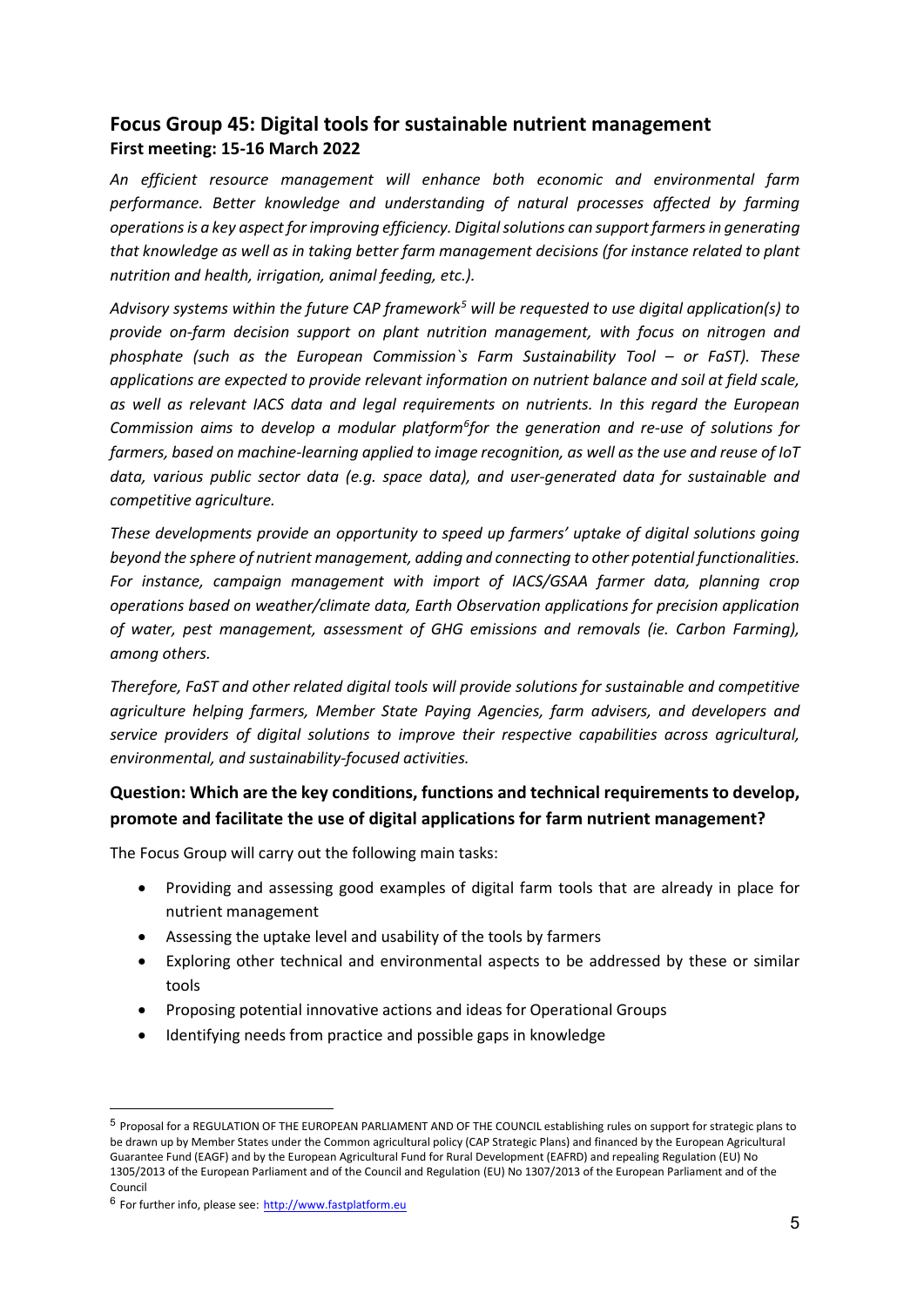### <span id="page-5-0"></span>**Focus Group 46: Water: Nature-Based Solutions for water management under climate change First meeting: 22-23 March 2022**

*Interactions between climate change, water and agriculture are numerous, complex and regionspecific. Climate change can affect water resources through several dimensions: changes in the amount and patterns of precipitation, impact on water quality through changes in runoff, river flows, retention and thus loading of nutrients and through extreme events such as floods and droughts. These changes in the water cycle can deeply affect agricultural production in all regions of Europe.*

*The European Commission defines nature-based solutions (NBS) as "Solutions that are inspired and supported by nature, which are cost-effective, simultaneously provide environmental, social and economic benefits and help build resilience. Such solutions bring more, and more diverse, nature and natural features and processes into cities, landscapes and seascapes, through locally adapted, resource-efficient and systemic interventions."*

*Nature-based solutions for water management implemented at small scale - farm level - tackle the issues of water quantity and/or quality in small agricultural catchments supporting agricultural production and resilience, mitigating climate change and enhancing nature and biodiversity. These small-scale nature-based solutions for water management at farm or local level can be applied for soil health, soil moisture, carbon mitigation (through soil and forestry), downstream water quality protection, biodiversity benefits etc. in order to achieve net-zero environmental impacts while achieving food and water security[7](#page-5-1) .* 

*This Focus Group aims to promote a better understanding of the practical application of nature-based solutions at farm level and to facilitate knowledge and innovation exchange between farmers, farm advisors, researchers, other relevant actors in the field at local, regional and national levels. The identification of existing nature-based solutions in different farming systems under different European pedo-climatic regions will contribute to understanding and quantifying the socio-economic and environmental benefits of these measures and by combining these strategies at a higher scale, additional needs for river basin/regional strategies will be highlighted.*

*The Focus Group will focus on identifying, analysing and, if possible valuing NBS at farm level, estimating the benefits in water management in terms of optimisation of water availability and resilience to climate change impacts, considering both quantity and quality, at a given point in time.*

**Question: How nature-based solutions could have an impact on water management and water availability at farm level and contribute to sustainable farming under climate change?**

<span id="page-5-1"></span> $^7$  Miralles-Wilhelm, F. 2021. Nature-based solutions in agriculture – Sustainable management and conservation of land, water, and biodiversity. Virginia. FAO and The Nature Conservancy. https://doi.org/10.4060/cb3140en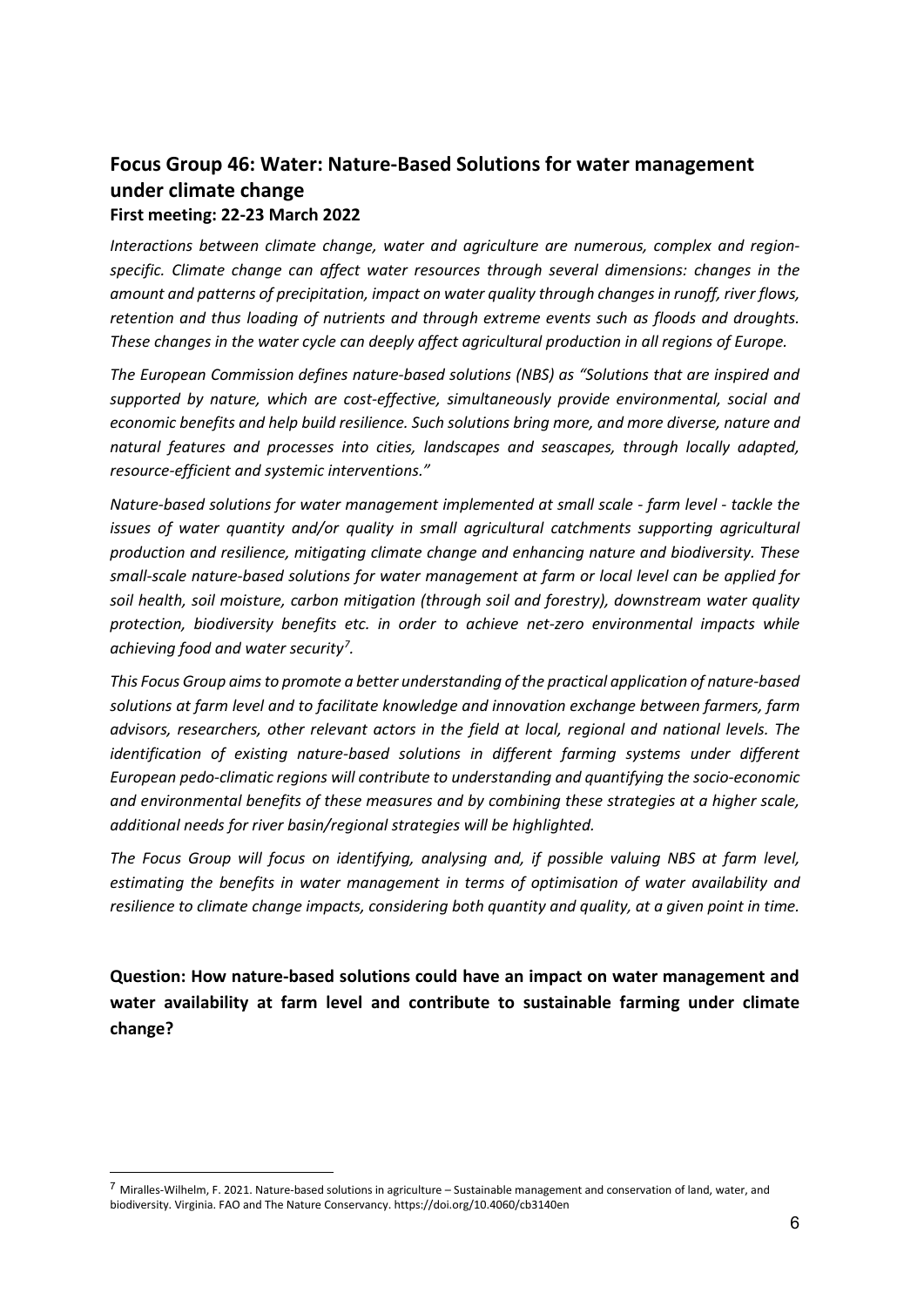The Focus Group will carry out the following main tasks:

- Collect and highlight good practices and inspiring success stories, approaches and methodologies in applying nature-based solutions at farm level in different farming systems and small water catchments.
- Analyse, and if possible value the benefits or potential drawbacks of nature-based solutions, including water availability in terms of quantity and quality, both at farm level and at small water catchment level.
- Identify challenges and opportunities for applying nature-based solutions in different European pedo-climatic regions.
- Identify capacity building experiences and socio-economic needs for implementation of proposed approach.
- Suggest innovative models to foster links between farmers, small watershed managers, advisors and applied research.
- Identify further research and knowledge needs from practice, possible gaps in technical solutions.
- Suggest innovative solutions and provide ideas for EIP-AGRI Operational Groups and other innovative projects.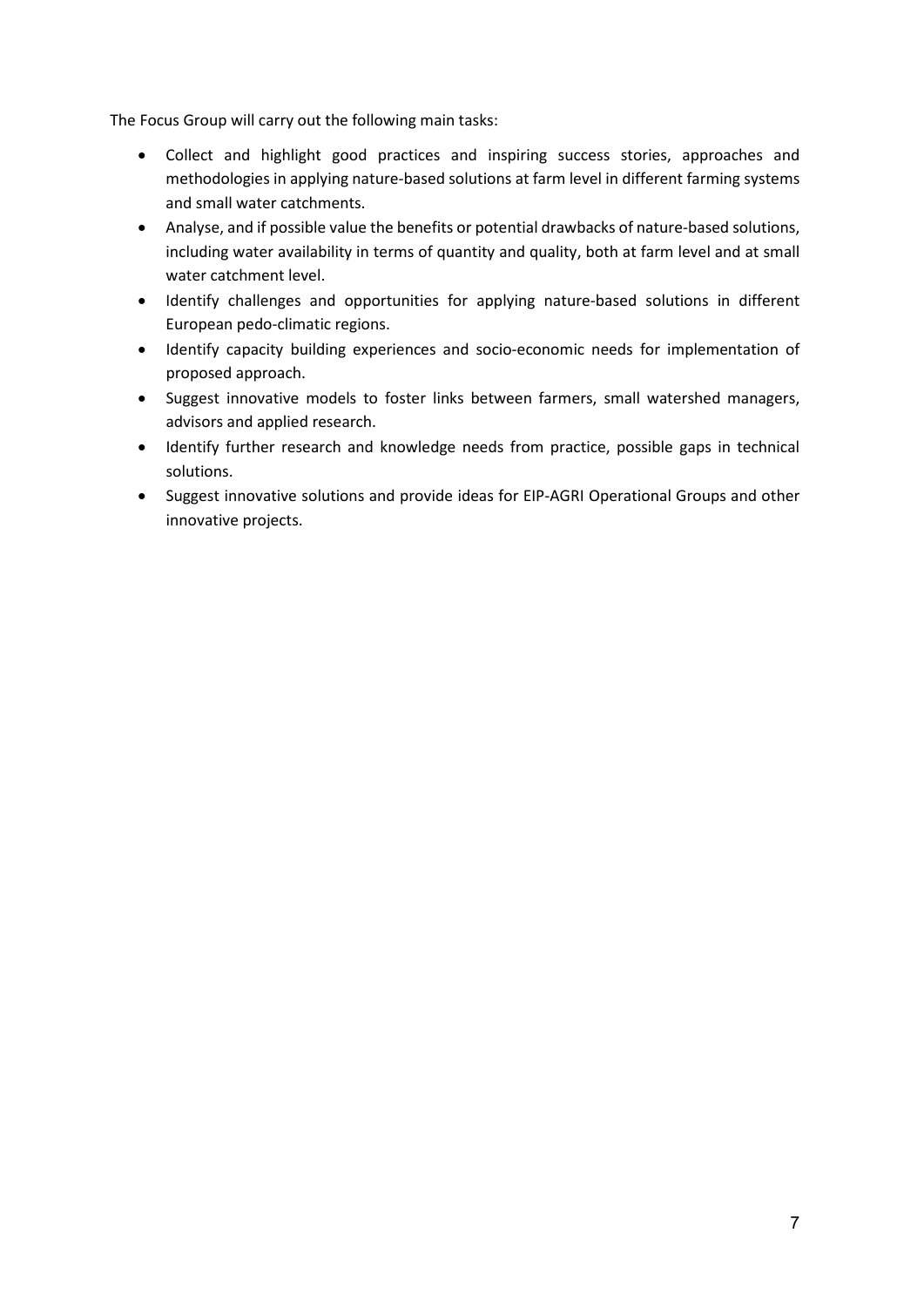# Selection Process and Terms of Agreement

Each Focus Group consists of up to 20 experts: farmers, advisers, scientists and, where appropriate, representatives from industry, civil society or other relevant actors.

Experts will be chosen according to their qualifications, based on proven expertise to support the progress of the Focus Group (relevant information to be submitted via the application form). The European Commission, Directorate General for Agriculture and Rural Development, will nominate the group experts.

### **Please note:**

There will be no translation, it is essential that group members are able to express themselves in English.

Selected experts will need to be available to participate in both meetings; the date for the first meeting is mentioned in this text for each new Focus Group.

Selected experts will be requested to prepare for the first meeting and do some work in between meetings and they should be able to reserve some time for this.

Results produced within the Focus Group are always attributed to the group as a whole, not to individuals and conflicting views should be included in the final report.

### **Selection criteria (individual)**

Technical and professional capacity – evidence of the technical and professional capacity of experts based on:

- Proven professional experience that is relevant for the Focus Group: examples linking experience to the specific questions for the Focus Group – detailed above – should be given;
- Motivation, reasoning why the expert should be a member of the Focus Group;
- Potential contribution to the Focus Group by the expert the candidates should clearly state how and what they can contribute to the Focus Group;
- **Relevant** educational and professional qualifications this includes practical experience clearly linked to the specific questions for the Focus Group listed above.

#### **Balancing criteria:**

The Focus Group will be composed taking into account a balance in the areas of expertise, professional capacity and experience and geographical balance.

#### **Application procedure:**

Candidates need to complete the online application form and **submit it by 11 January 2022 23:59 hrs CET** (Brussels time).

The system will notify candidates upon successful submission of the application. Please, be aware that if this notification is not displayed, the submission of your application was not successful and you will have to start again.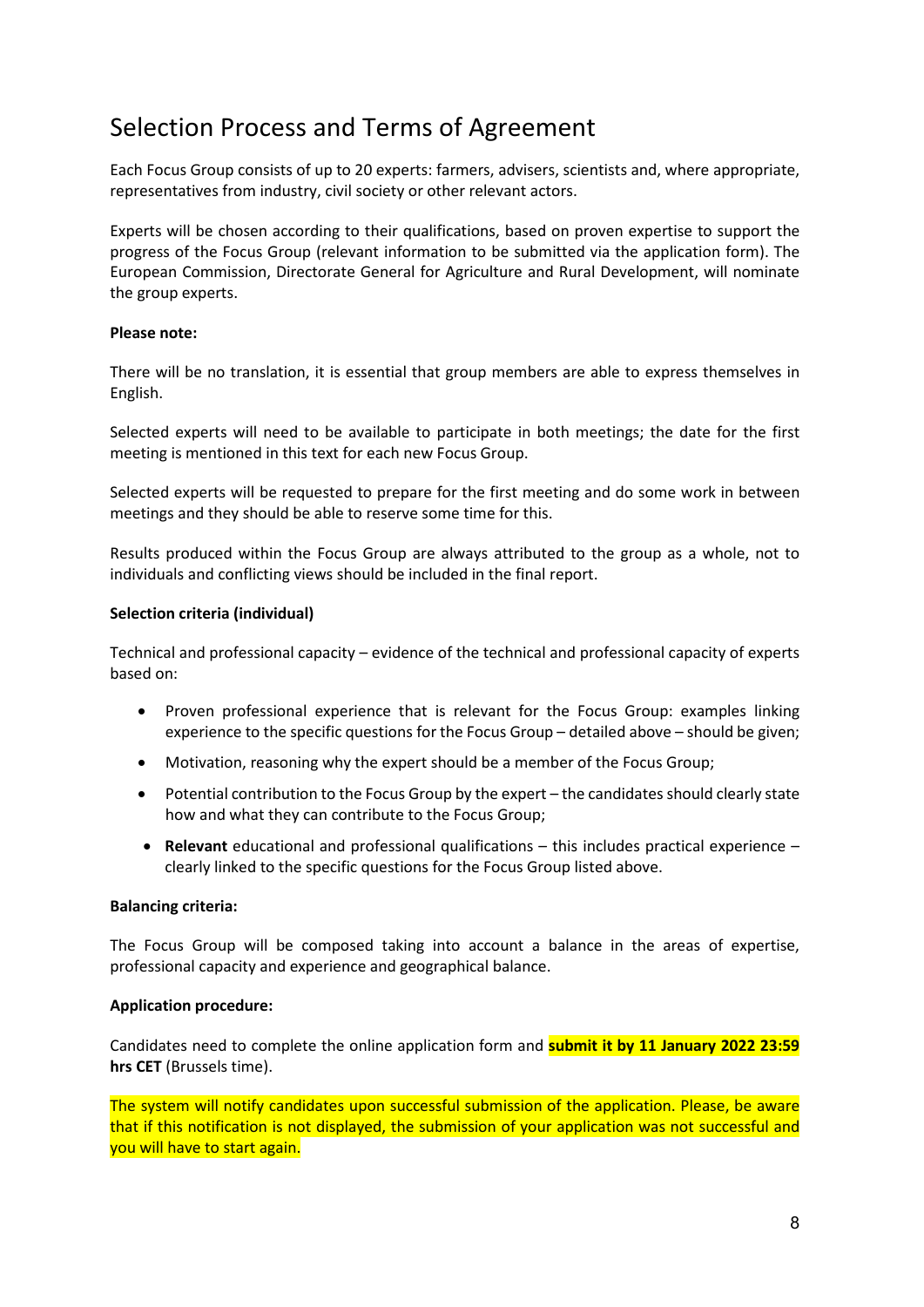Applicants will be informed whether or not they have been selected **before 14 February 2022**. All selected experts will need to confirm their attendance at the first meeting within one week of receiving the selection message. If they fail to do so, they may be replaced.

### **Terms of agreement**

By submitting an application, the applicant agrees on the following and confirms that:

- The applicant can easily express themself in English (as this will be the working language in meetings, documents and in all means of communication) in both oral and written form;
- In case of a nomination, the applicant is willing and able to share information, knowledge and experience and to contribute actively to work documents, to achieve the Focus Group objectives;
- Attendance at the meetings: in case of a nomination, the applicant is willing and available to attend, and if the COVID situation allows, travel (within Europe) to the meetings of the Focus Group (the dates for the first meeting of each Focus Group are indicated under each respective call).
- Availability: in case of a nomination, the expert will be available to attend the first meeting on the dates specified in the call; should this, for whatever reason, not be the case, the nominated expert will inform the EIP-AGRI Support Facility as soon as possible, to allow for the selection of another expert to replace him or her.
- Transparency: in case of a nomination, the applicant agrees to publish his/her name along with their professional capacity (e.g. adviser, scientist, etc.), country of residence and email address on the EIP-AGRI website. The applicants also agree to register to the EIP-AGRI website to facilitate the Focus Group work. NB. Once registered to the website, it will not be necessary to publish the email address, as participants can be contacted through the website.

You can start your application by **[clicking here](https://ec.europa.eu/eip/agriculture/en/content/eip-agri-focus-groups-expert-application-form)**.

## Background:

The European Innovation Partnership 'Agricultural Productivity and Sustainability' (EIP-AGRI) connects innovation actors, including farmers, advisers, agri-business, civil society, and researchers, working at EU, national and regional level. The partnership aims to catalyse innovation-related actions to foster enhanced productivity and sustainable resource management across the whole value chain. In line with this, the European Commission, Directorate General for Agriculture and Rural Development, requested the EIP-AGRI Support Facility to set up Focus Groups on specific agricultural topics to facilitate innovative actions in the field and better connect science and practice.

For previous EIP-AGRI Focus Groups, please see the [EIP-AGRI Focus Group pages.](http://ec.europa.eu/eip/agriculture/en/content/focus-groups) Please note that the calls for the previous Focus Groups are now closed, and it is not possible to join them.